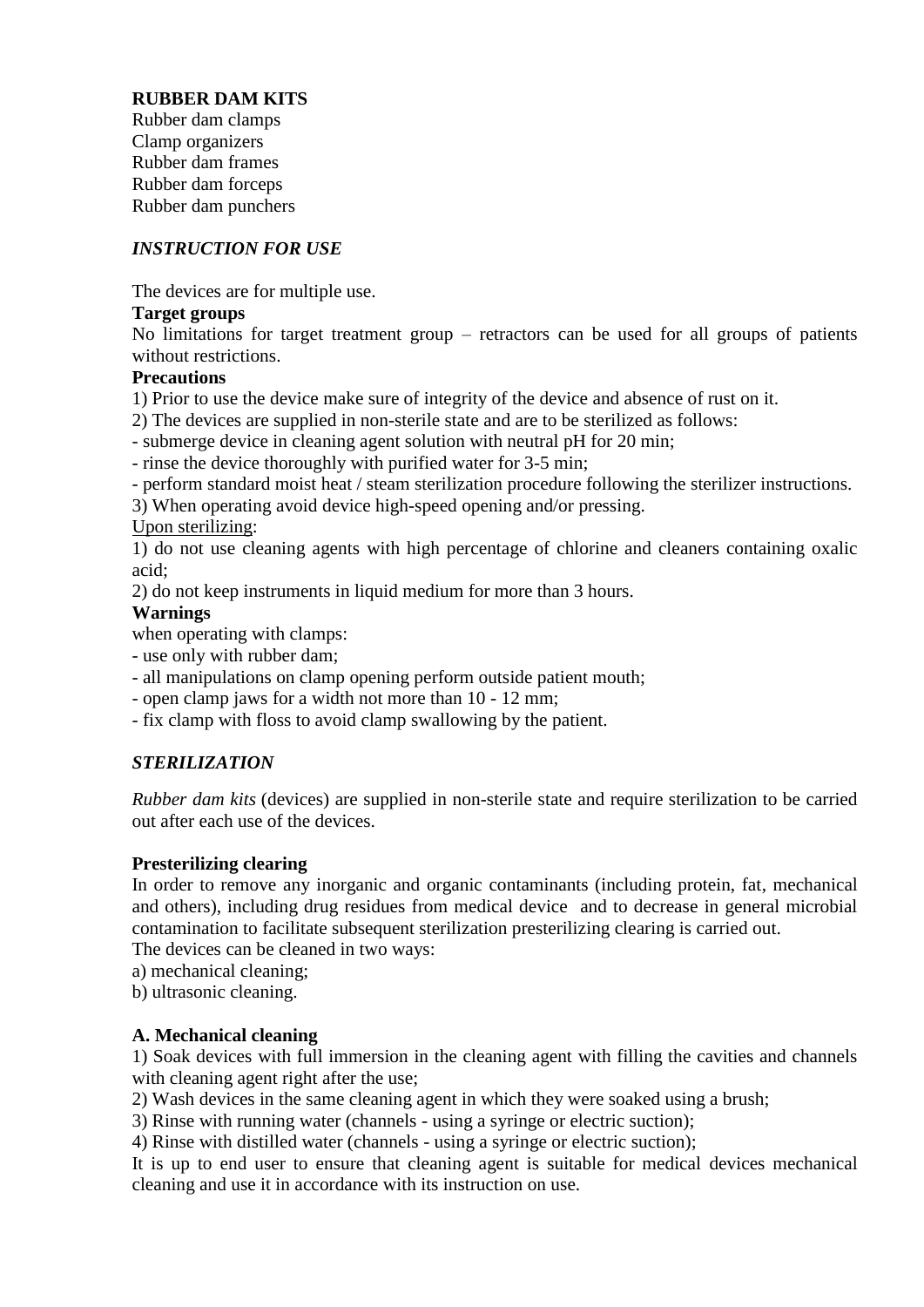## **B. Ultrasonic cleaning**

1) Fill the ultrasonic bath container with the devices (collapsible products were placed in disassembled form; products with locks - open), then add cleaning agent (neutral detergent) to at least 1/3 and not more than 2/3 of the volume of the container of the ultrasonic bath;

2) Process in an ultrasonic bath for 10 minutes at a temperature of at least 18°C;

3) Rinse with running water (channels - using a syringe or electric suction);

4) Rinse with distilled water (channels - using a syringe or electric suction);

It is up to end user to ensure that cleaning agent is suitable for use in ultrasonic baths and use it in accordance with its instruction on use.

#### **Cleaning inspection**

Inspect all devices before sterilization or storage to ensure the complete removal of soil from surfaces, holes, joints, moveable parts.

If ANY soil or fluid is still visible return the device for repeat decontamination.

If areas are difficult to inspect visually check for blood by immersing or flushing the device in 3% hydrogen peroxide solution. If bubbling is observed, blood is present. Rinse the device thoroughly after using hydrogen peroxide solution.

#### **Disinfection**

Perform thermal disinfection in an automated washer /disinfector.

#### **Drying**

Carefully dry the devices with a lint free surgical wipe or blow the devices dry with micro filtered forced air.

# **Sterilization process:**

#### **Procedure:**

1) Disinfect your hands;

2) Put on disposable gloves;

3) Put the cleaned the devices in the autoclave bag;

4) Carry out the sterilization in accordance with the instruction of the autoclave manufacturer at  $134^{\circ}$ C for 5 minutes.

Use a validated, properly maintained and calibrated steam sterilizer.

#### **Warning:**

1) Do not use detergents or disinfectants containing strong alkalines (pH>9), strong acids (pH<4), phenols or iodophors, hydrogen peroxide, interhalogenic agents, halogenic hydrocarbons, strong oxidizing agents, organic solvents, aldehydes.

2) Ensure the devices are dry before sterilization.

3) Follow instructions of autoclave (sterilizer) manufacturer. Ensure that the sterilizer manufacturer's stated maximum load is not exceeded.

4) The devices should be processed through a complete sterilization drying cycle as residual moisture from autoclaves can promote staining and rust.

5) Devices processed in a wrapped instrument tray should be placed within the tray in a manner that allows steam to contact all surfaces of the device. Do not overload the tray

6) To avoid corrosion of the metal due to electrolysis, do not place devices in autoclave together with products made of aluminum, brass and copper.

7) Do not use / sterilize the devices in case of presence of traces of rust on the surface or traces of surface damage.

#### **Storage**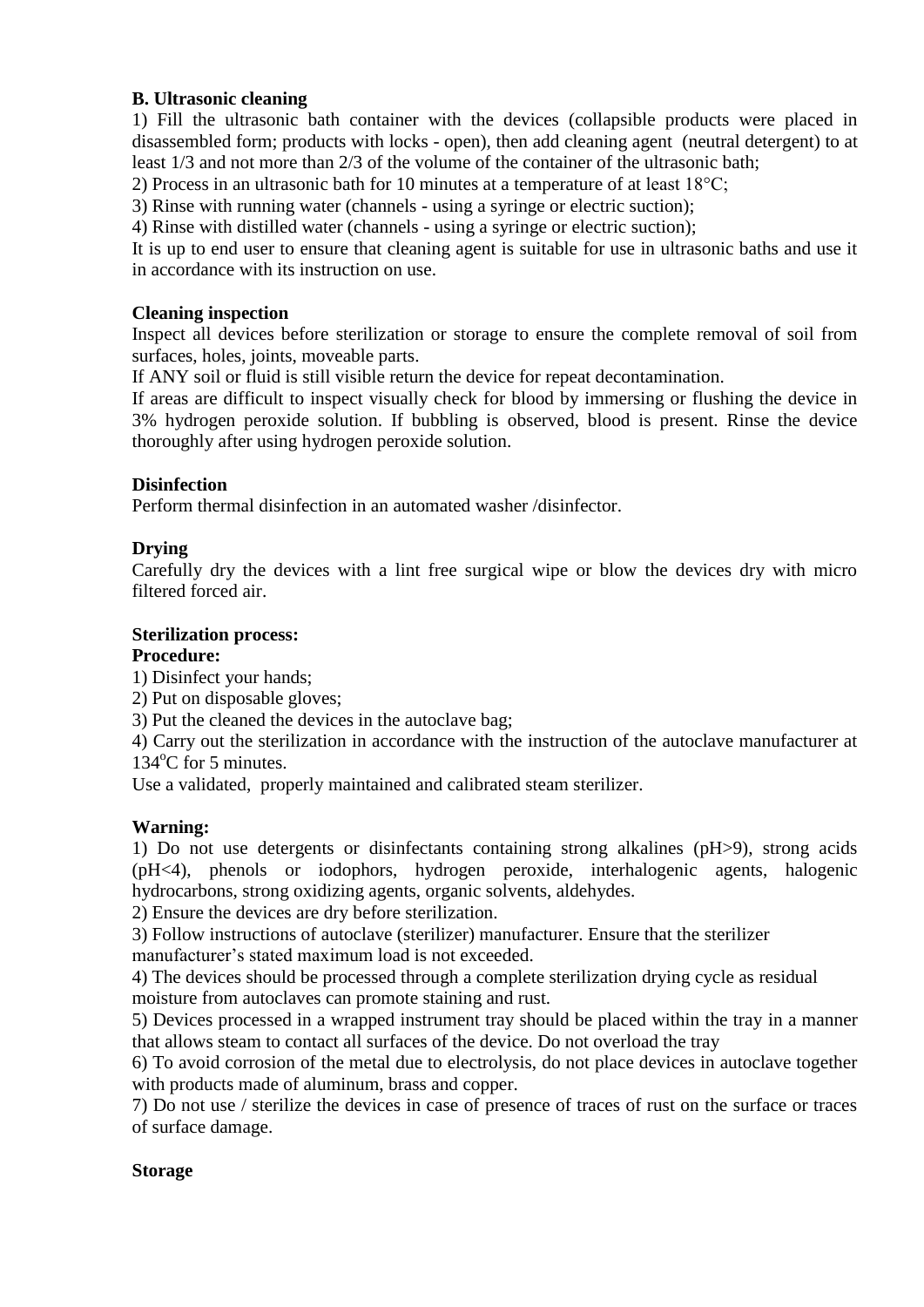Store sterile packaged devices in a manner that provides protection from rust, moisture, insects, vermin and extremes of temperature and humidity.

1) In the UV-chamber – please refer for the instruction of the UV-chamber for the detailed storage conditions.

2) In the autoclave bags - please refer for the instruction of the autoclave bags for the detailed storage conditions. Products sterilized in autoclave bags should be stored in closed cabinets in clean, dry rooms, preferably at a temperature of 15-30°C and a relative humidity of 33-50%, avoiding exposure to direct sunlight. Unauthorized access to these rooms should be excluded.

## *OPERATING INSTRUCTIONS*

## **Rubber dam clamps**

Operating procedure

1. Choose a clamp, taking into account the type and features of the structure of the tooth.

2. Make sure that there are no:

- signs of violation of the integrity of the device(including cracks and chips)

- traces of rust or dirt on the surface.

3. Outside the oral cavity, insert the retention spikes of rubber dam forceps into the holes on the clamp.

4. Squeeze the handles of rubber dam forceps and lock them apart.

5. Insert the rubber dam forceps with the clamp into the oral cavity.

6. After installing the clamp on the neck of the tooth, release the handles of the forceps, while the clamp should cover the tooth.

7. Disengage the forceps tines from the clamp and remove the forceps from the oral cavity.

8. Carry out the necessary manipulations.

9. Remove the clamp from the oral cavity using the rubber dam forceps. The sequence of actions for removing the clamp is the reverse of the described sequence of actions for staging.

#### Recommendations for choosing a clamp:

When working with a microscope, it is recommended to use anti-glare clamps (black and matte). When choosing a clamp, it must be borne in mind that the clamp should tightly cover the neck of the tooth - not balance.

With the simultaneous introduction of the curtain and the clamp, it is more convenient to use clamps that do not contain the letter "W" in the number.

In the case of installing a clamp before introducing the curtain into the oral cavity, it is recommended to use clamps with the letter "W" in the number.

The criterion for the unsuitability of a product for use is a violation of its integrity and / or a significant increase in the distance between the cheeks of the clamp, at which its reliable fixation on the tooth is impossible.

## Warning:

When installing the clamp:

- use only with rubber dam;
- carry out all dilution manipulations outside the patient's oral cavity,
- avoid sharp dilution of the clamp,
- do not allow the jaws of the clamp to be diluted at a distance of more than 10-12 mm,

- tie the clamp with floss to avoid swallowing by the patient.

It is not recommended to push apart the cheeks of the clamp at a distance more than 1.5 mm greater than the width of the tooth. Excessive force applied to the clamp can cause premature valve failure due to metal fatigue.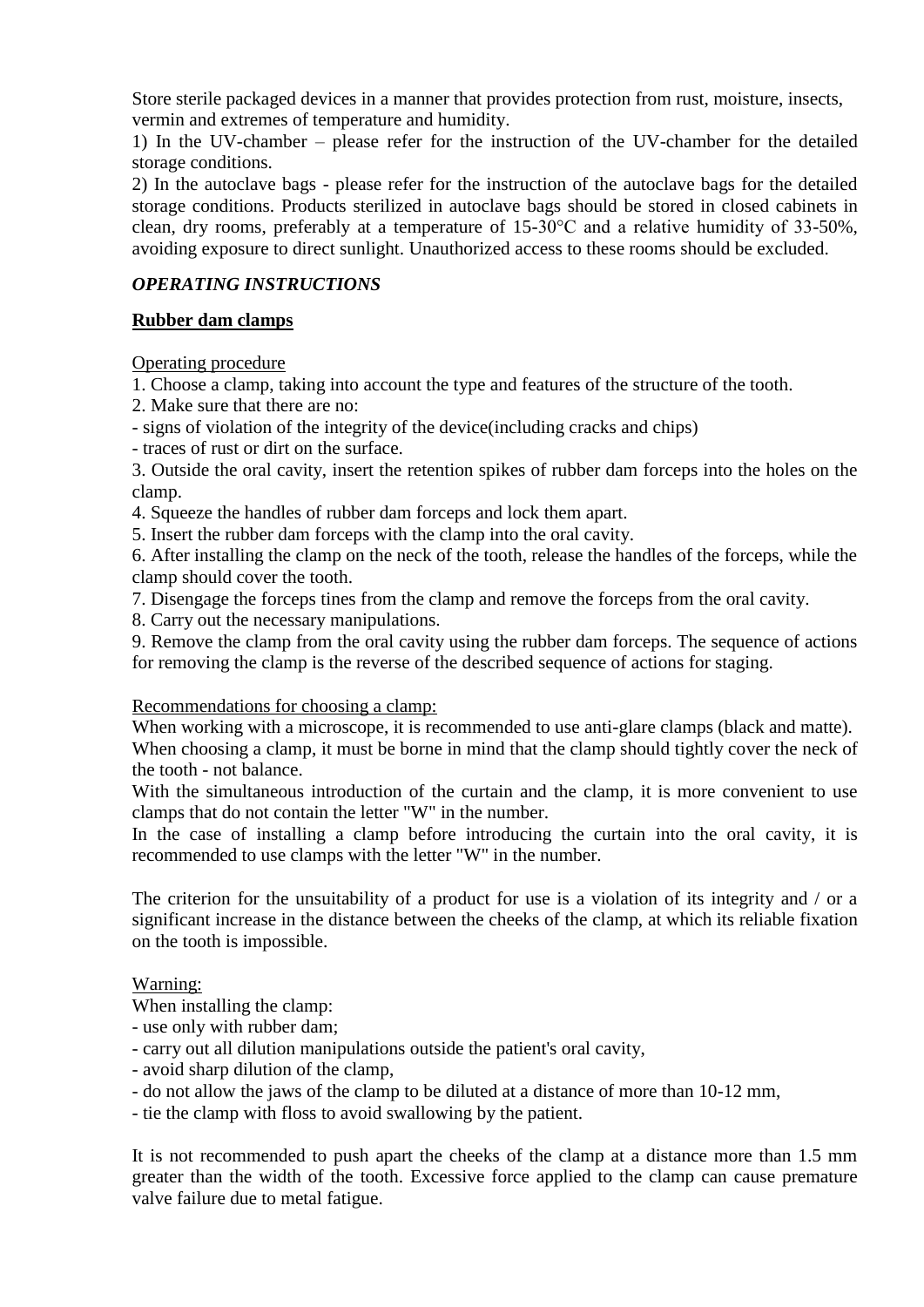## **Clamp organizers**

Operating procedure

- 1. Open the packaging.
- 2. Make sure that there are no:
- signs of violation of integrity (including chips and cracks),
- traces of rust or dirt on the surface.
- 3. Place the clamps on the organizer using the forceps
- 4. Place the organizer with the clamps installed on it into the sterilizer.

5. After the end of the sterilization process place the organizer with clamps in the storage area or on the dentist's work table.

## Warning:

When installing the clamps on the organizer:

in order to avoid premature decrease in the spring properties of the clamps, the installation of the clamps on organizer should be carried out on the cylinder of the smallest diameter, which ensures the stable position of the clamp on the pyramid.

## **Rubber dam frames**

Operating procedure

- 1. Open the packaging.
- 2. Make sure that there are no:
- signs of violation of the integrity of the device (including cracks and chips),
- traces of rust or dirt on the surface.

3. Place the frame over the curtain so that the curtain is located between the frame and the face

- of the patient, and the curved bar that connects the right and left of the frame is located below.
- 4. Slightly stretch the curtain and fix on the upper and lower thorns of the frame.
- 5. Turn the upper edge of the curtain to the outside.
- 6. Pull the bottom corners of the curtain to the corresponding upper edges of the frame.

7. Slightly pull the middle of the side parts of the curtain and also pull them to the upper edges of the frame.

8. Fold the sections of the curtain hanging over the operational area and fix them on the bottom studs of the frame.

9. Carry out the necessary dental procedures.

10. Remove the rubber dam system.

## Warning:

To prevent maceration of the skin around the mouth in case of saliva leakage, as well as in patients with hypersensitivity to latex, it is necessary to use absorbent wipes under the rubber dam.

## **Rubber dam forceps**

Operating procedure

- 1. Open the packaging.
- 2. Make sure that there are no:

- signs of violation of the integrity of the device(including cracks and chips)

- traces of rust or dirt on the surface.

- 3. Outside the oral cavity, insert the retention spikes of the forceps into the holes on the clamp.
- 4. Squeeze the handles of the forceps and lock them apart.